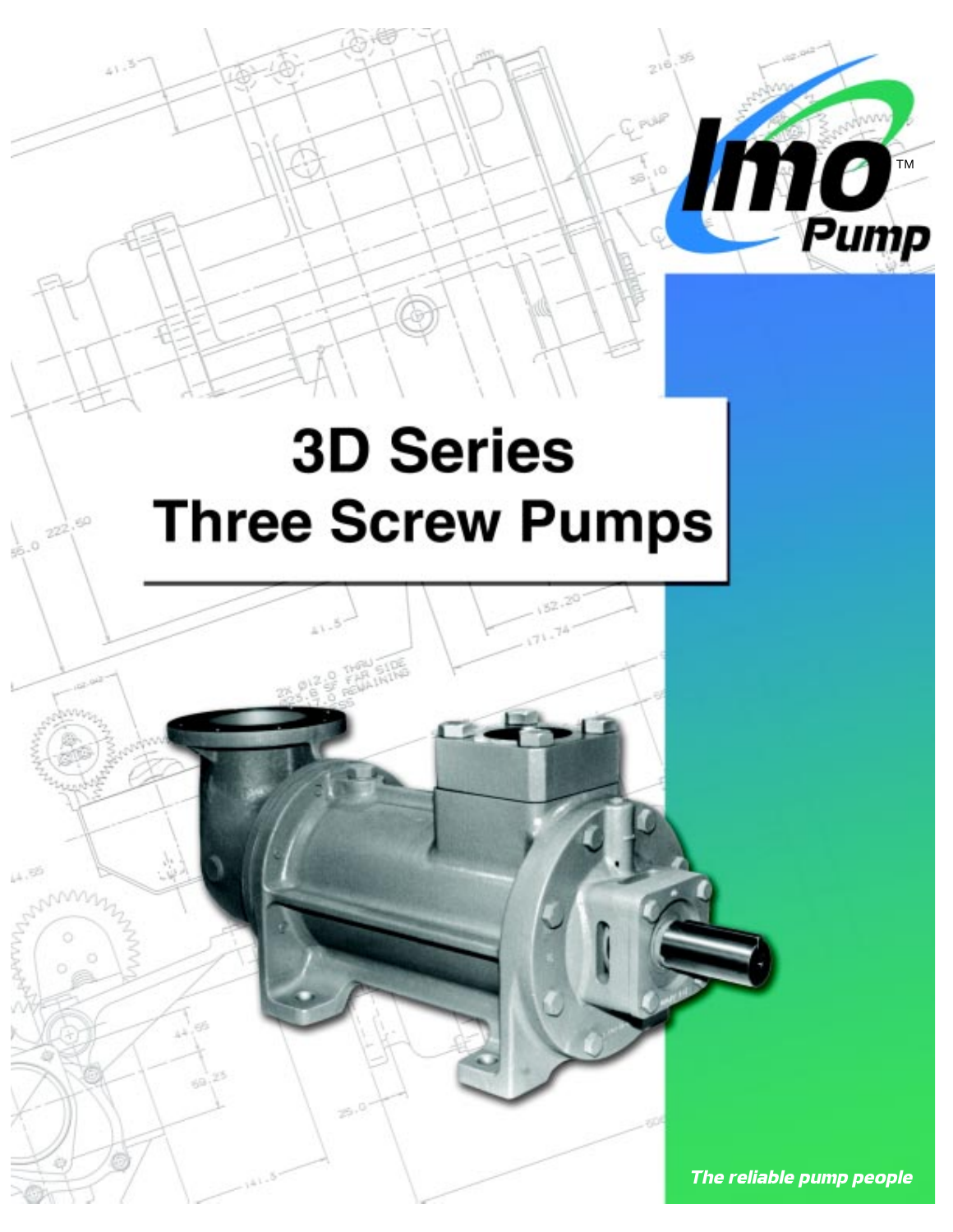## **Performance Shown at 250 PSID (17 BAR), 200 SSU (43 CST)**







Main and standby 3D-218 fuel pumps on common skid with inlet strainer, discharge relief valves and block valves.

Vertical, magnetic drive 3D-250 pump on chemical service

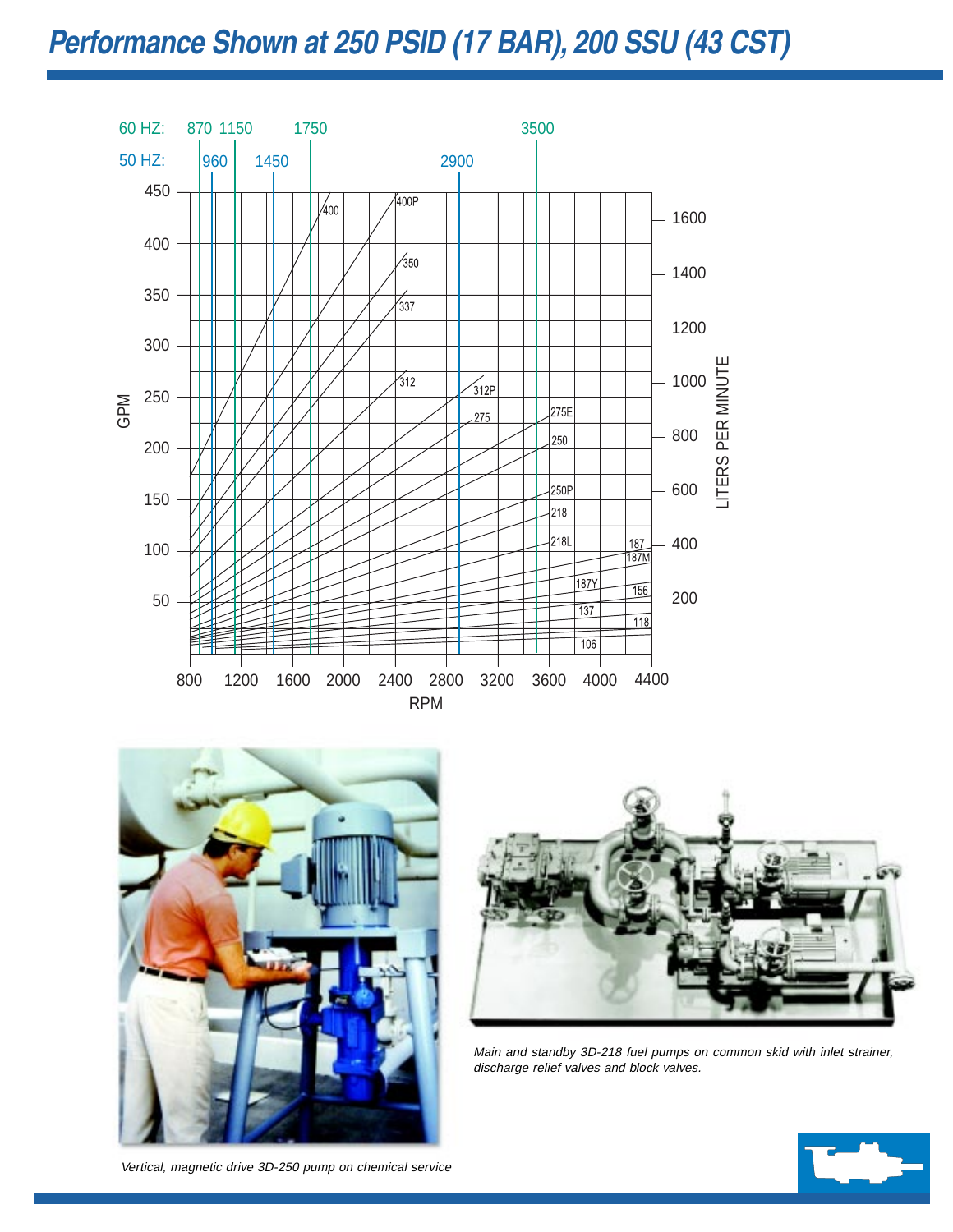

Shown Above: G3DB-187 foot mounted pump typical of sizes 106 through 187 with iron casing



Note: Additional coding used for more features not shown.

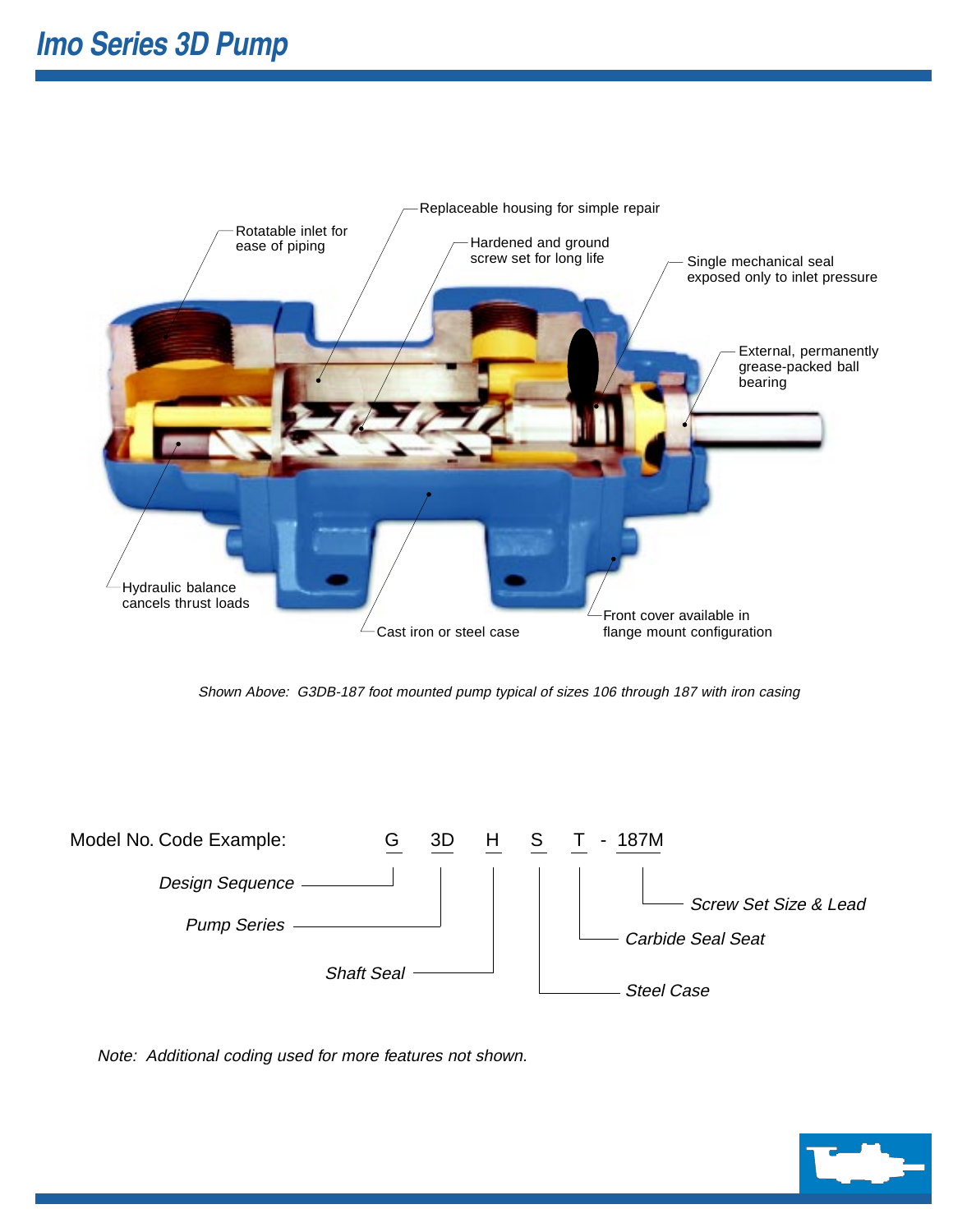#### **Casing**

High tensile, close-grained cast iron. Cast steel available in sizes 156 and larger.

#### **Rotor Housings**

Pearlitic gray iron.

**Power Rotor** Alloy steel, hardened and ground.

**Idler Rotors** Pearlitic gray iron, hardened and ground.

#### **Gaskets**

Cellulose plant fiber.

#### **Shaft Seal & Bearing**

- Type B: Buna N bellows mechanical seal, Buna N o-rings and external, permanently grease-packed deep groove ball bearing, all sizes. Recommended for distillate, lube and hydraulic oils.
- Type H: Positive drive mechanical seal, fluoroelastomer o-rings and external, permanently grease packed deep groove ball bearing, all sizes. Recommended for residual and crude oils and higher temperature liquids.

#### **Outlet Pressure**

500 PSIG (34.5 BAR) maximum.

#### **Inlet Pressure**

75 PSIG (5.2 BAR) maximum, sizes 106-187. 50 PSIG (3.4 BAR) maximum, sizes 218-up.

Designs available for inlet pressures to 300 psig with dimensions slightly different than standard. Consult your Imo Pump representative.



#### **Viscosity**

Minimum 33 SSU (2.0 cSt).

Type B: 2500 SSU (540 cSt) maximum.

Type H: 15,000 SSU (3250 cSt) maximum. **Temperature**

- Type B: 0 to 180 $\degree$ F (-18 to 82 $\degree$ C).
- Type H: 0 to 250°F (-18 to 121°C) at 1800 RPM or less, 0 to 225°F (-18 to 107°C) above 1800 RPM.

**Contact your Imo Pump representative for guidance in applications which exceed the above limits**, i.e. viscosities less than 2 cst, greater than 15,000 SSU (3250 cst), inlet pressures or temperatures greater than above, etc.

#### **Speed**

Maximum speeds shown by curve terminations on GPM-RPM graph. A maximum speed of 1800 RPM is recommended when pumping residual and crude oils due to the presence of abrasives and contaminants.

#### **Drive**

Direct, belt, gear or chain. Also available in sealless magnetic drive configurations.

#### **Rotation**

Clockwise facing pump shaft. Counterclockwise optional on sizes 156 thru 400 (except sizes 187Y, 187M & 218L pumps).

#### **Mounting**

May be foot mounted in any attitude. Optional flange mounting available for horizontal or vertical applications.

#### **Accessories**

Adapters for NEMA "C" face motors, steel baseplates and completely mounted pump/driver assemblies, ANSI RF flange spool pieces, etc.

#### **Filtration**

Inlet strainers are required to keep contaminants and abrasives out of the pump. They must be selected in consultation with the strainer vendor to prevent pump starvation. Normally, 60 mesh (0.01 inch – 238 micron) for light and 1/8-3/16 inch (3 – 5mm) openings for heavy oils are recommended.

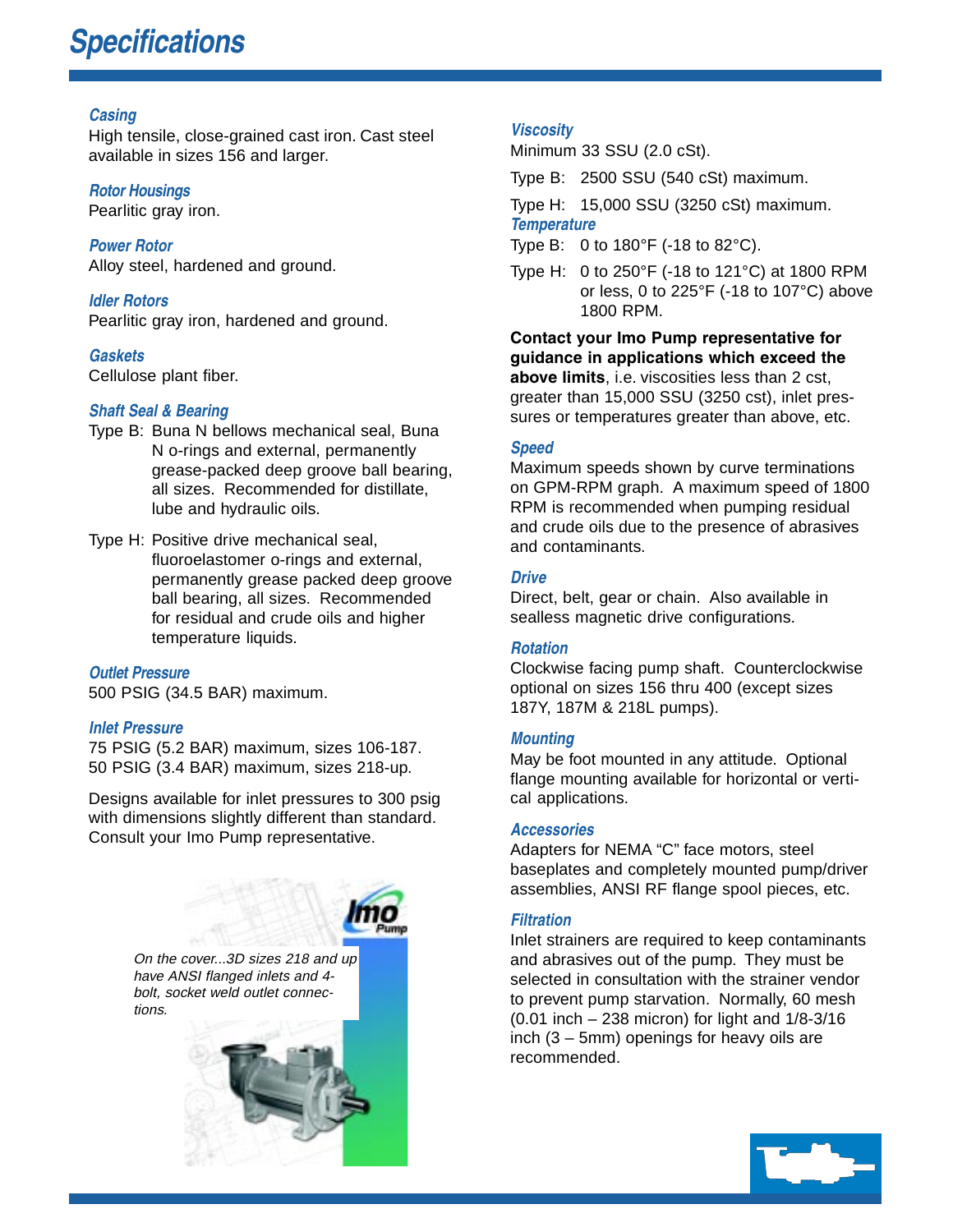Series 3D is a general purpose three screw pump available in 19 different displacements. These pumps incorporate full hydraulic balance which cancels axial and radial thrust loads due to discharge pressure.

Mechanical sealed pumps have a single external ball bearing that does not rely on the lubricating qualities of the pumped liquid. The pumps are equipped with replaceable housings (liners) and most sizes are

available with an optional steel case. Axial inlets also available in most sizes.

Series 3D pumps are applied for lubrication services, fuel oil transfer and burner applications, hydraulic elevator supply, coolants and many other industrial uses. Very low airborne noise levels are normal for Imo three screw positive displacement pumps as are high operating efficiencies and non-pulsating delivery of flow.



| <b>Size</b> | A              |           | B              |           | H           |           |             |           | W              |           | <b>WEIGHT</b> |      |
|-------------|----------------|-----------|----------------|-----------|-------------|-----------|-------------|-----------|----------------|-----------|---------------|------|
|             | <b>INCH</b>    | <b>MM</b> | <b>INCH</b>    | <b>MM</b> | <b>INCH</b> | <b>MM</b> | <b>INCH</b> | <b>MM</b> | <b>INCH</b>    | <b>MM</b> | <b>LBS</b>    | KG   |
| 106         |                | 25.4      |                | 25.4      | 55/8        | 143       | 14 7/16     | 367       | 6              | 153       | 41            | 18.6 |
| 118         | 11/2           | 38.1      | 1              | 25.4      | 57/8        | 150       | 15 1/4      | 388       | 61/4           | 159       | 44            | 20   |
| 137         | 11/2           | 38.1      | 1              | 25.4      | 61/8        | 156       | 16 11/16    | 424       | 61/2           | 166       | 50            | 22.7 |
| 156         | $\overline{2}$ | 50.8      | 11/2           | 38.1      | 61/2        | 166       | 18 5/8      | 474       | $\overline{7}$ | 178       | 66            | 30   |
| 187, Y, M   | 21/2           | 63.5      | 11/2           | 38.1      | 63/4        | 172       | 20 5/16     | 516       | 71/2           | 191       | 82            | 37.3 |
| 218,L       | 3              | 76.2      | 2              | 50.8      | 9           | 229       | 29 3/16     | 742       | 9              | 229       | 154           | 70   |
| 250, P      | 4              | 101.6     | 21/2           | 63.5      | 103/4       | 273       | 321/4       | 820       | 10             | 254       | 202           | 91.8 |
| 275,E       | $\overline{4}$ | 101.6     | 3              | 76.2      | 111/8       | 283       | 32 11/16    | 831       | 11             | 280       | 246           | 112  |
| 312.P       | 4              | 101.6     | 3              | 76.2      | 11 3/4      | 299       | 35 1/4      | 896       | 12             | 305       | 281           | 128  |
| 337,350     | 5              | 127       | $\overline{4}$ | 101.6     | 13 1/4      | 337       | 38 9/16     | 980       | 13             | 331       | 410           | 186  |
| 400,P       | 6              | 152.4     | 4              | 101.6     | 16          | 407       | 41 5/8      | 1058      | 14             | 356       | 601           | 273  |

Cast iron, sizes 106 thru 187 have NPT inlet and outlet ports.

Sizes 218 up, flanged inlets are 125# ANSI FF for iron cased pumps and 150# ANSI FF for cast steel.

Cast steel size 156 has socket weld inlet and outlet ports.

Cast steel size 187 has socket weld outlet and 150# ANSI FF flange inlet.